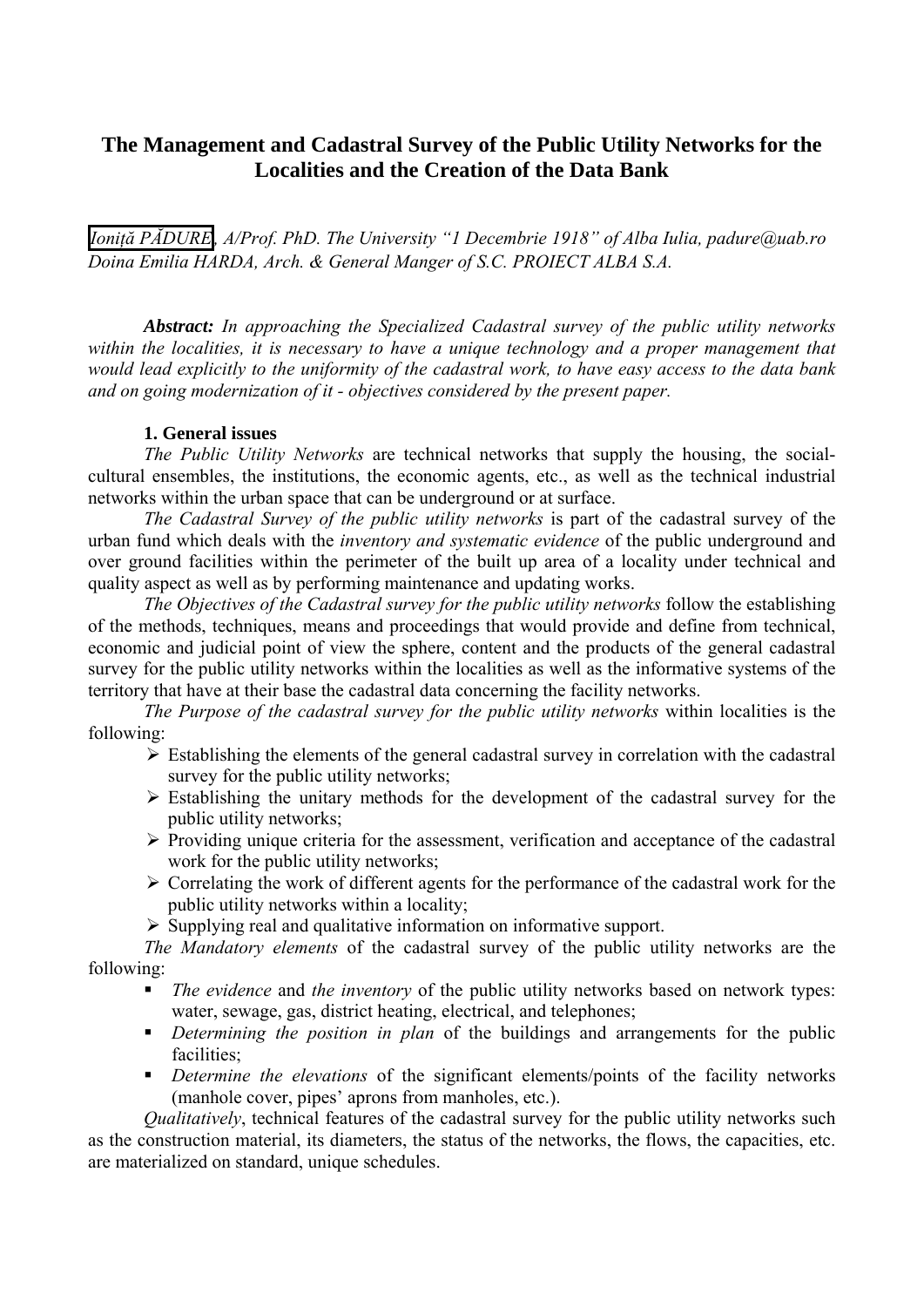*Schedule*, the cadastral survey of the public utility networks are done at the scales 1:500 and 1:1.000, which besides the requirements, already justified, technical details, all structured on levels (roads, constructive elements, arranged areas, etc.) and specific to each type of network are needed.

### **2. The Content of the cadastral survey for the public utility networks in localities**

**2.1. The Drinking water supply network** is made of:

 $\triangleright$  The drinking water supply network;

- $\triangleright$  The drinking water supply network for the maintenance of the green areas, streets, etc.;
- $\triangleright$  The industrial water supply network.

In general, the drinking water supply network is made of the following systems: over ground and underground intake, pumping, improving the quality of the water, storage and transport to the user's connections. The three networks can be separated within the big localities or can be common within the small localities.

**2.2. The Sewage network** includes the catchments, treatment and discharge of the waste water and storm water into an emissary and is made of:

- $\triangleright$  The exterior, street and catchments sewage network;
- $\triangleright$  Pumping and re-pumping stations;
- $\triangleright$  Pre- treatment and treatment installations;
- $\triangleright$  Collector and discharger.

**2.3. Gas network** is made of:

- $\triangleright$  Conveyer pipe line supplying gas to localities;
- $\triangleright$  Transmission pipeline;
- $\triangleright$  Splitting station in different underground or over ground sectors;
- ¾ Underground or over ground Gas-distribution network;
- $\triangleright$  Connecting pipes:
- $\triangleright$  Control stations recessed in the walls and fences of the buildings or applied on the exterior walls of the buildings.

The underground gas pipes are recessed at 0.90 m under the green areas and at 1m under the sidewalks.

**2.4. The District heating network** is used for the transport of hot water, steam, condense coming from the industrial steam or from other heat carrying mediums from the supplier to the consumer. The cadastral survey of the public utility networks must supply data concerning the following:

- $\triangleright$  Supply main ( $\odot$  0,4-1 m) of heat agent as source for the residential quarters and industrial areas;
- $\triangleright$  Distribution network ( $\varnothing$  0.2-0.4 m) from mains to consumer;
- $\triangleright$  Additional constructions along the pipes;
- ¾ Valves, air cocks, delivery valves, measurement installations with thermometers and manometers that are found in the inspection chambers;

The heating pipes can be underground – in channels or over ground – on walls.

**2.5. Electrical cables network** can be set on poles or sit directly underground, under sidewalks or green areas at depths of 0.80...1.10 m for which the cadastral survey must supply data concerning:

- $\triangleright$  The transport network (tension 1 kilowatt);
- $\triangleright$  The distribution network to consumers (of low voltage);
- $\triangleright$  Transformation points for pressure relief;
- $\triangleright$  Low tension switch rooms and manhole chimneys;
- $\triangleright$  Underground cables of 110 kilovolts and 220 kilovolts sit in channels with cooling installations and marked by benchmarks.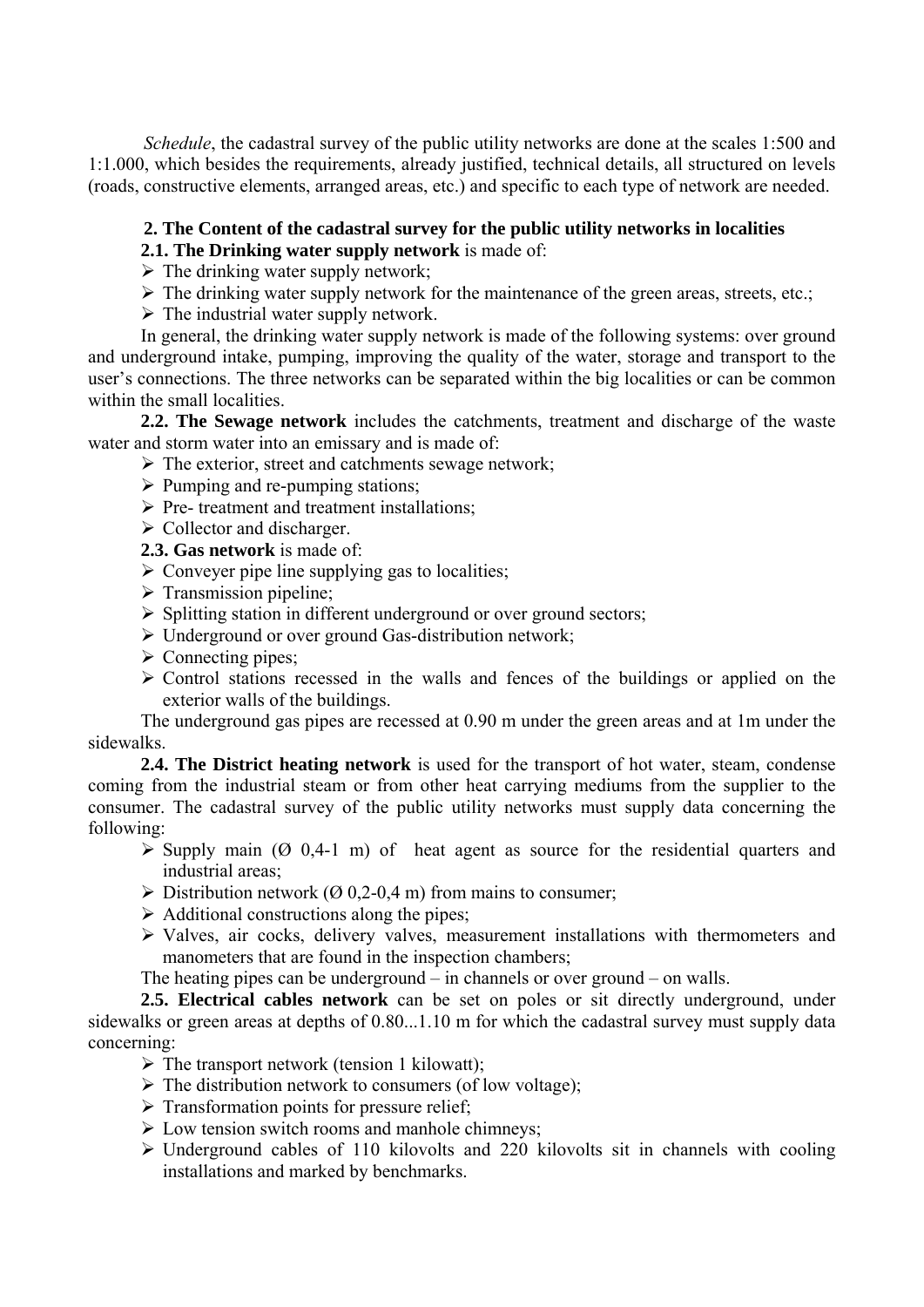The order of electrical cables sitting under the sidewalks from the building to the carriageway will be the following: low voltage distribution cables, medium voltage distribution cables and the public lighting cables. The crossing of streets will be perpendicularly at their ends.

**2**.**6. The telecommunication network** includes the following networks: telephones, television, radio and telegraphy. They can be sit on poles or underground, either in concrete or PVC tubes, or in prefab concrete blocks with 4 or 6 closings to a depth of 0.80 m to 1.20 m. The cadastral survey for the public utility network must supply the following elements:

- $\triangleright$  Routes of the main telephone lines, installed in concrete blocks with several closings;
- $\triangleright$  Routes of the secondary telephone lines, installed in tubes and identifiable through the inspection chambers and the manhole chimneys;
- $\triangleright$  Routes of the over ground telephone lines, through the position of the poles and indicating arrows;
- ¾ Routes of the TV lines, suspended or underground.

**2.7. The Street traffic control lights networks** are sit underground in PVC tubes, under the green areas or sidewalks at a depth of 0.70 m. The cadastral survey must supply the following elements:

- $\triangleright$  Routes of the underground cables through manhole chimneys and channels;
- $\triangleright$  Traffic lights set on poles or suspended;
- $\triangleright$  Special poles for traffic lights;
- $\triangleright$  Aerial cables for the suspended lights;
- $\triangleright$  Automatic machines for traffic control;
- $\triangleright$  Detectors of heavy traffic or for adapted street-traffic control.
- **2.8. The Industrial networks** are the following:
- $\triangleright$  Intake mineral water network;
- $\triangleright$  Intake thermal water network:
- $\triangleright$  Network for pneumatic water;
- ¾ Telecommunication network of optical fiber and cable TV.

These networks are specific to the area and benefic to the City hall and economic agents, etc.

#### **3. Cadastral survey Work for facility networks within localities**

Through the cadastral work are registered in graphic and analytical documents the following: ¾ *The position in plan* and *the height* of each network;

- ¾ *The elements* and *installations* concerning each network;
- ¾ *The qualitative elements* of each network.

The buildings and the technical arrangements represent component parts of the public utility networks which they serve and are the following:

- Inspection chambers;
- Water intakes, aqua ducts, tanks, constructions and installations for improving the water quality;
- Inspection chambers specialized for valves, outlet cocks, etc.;
- Discharge;
- Pumping stations;
- Waste treatment stations;
- Control-measurement stations for the important consumers;
- **Transmission pipeline;**
- Heating points for connection or preparing domestic hot water;
- Underground, on the ground or on poles Supply points and transformation points;
- Switch rooms and manhole chimneys;
- Main technical or connection manholes:
- Service or abandoned tunnels;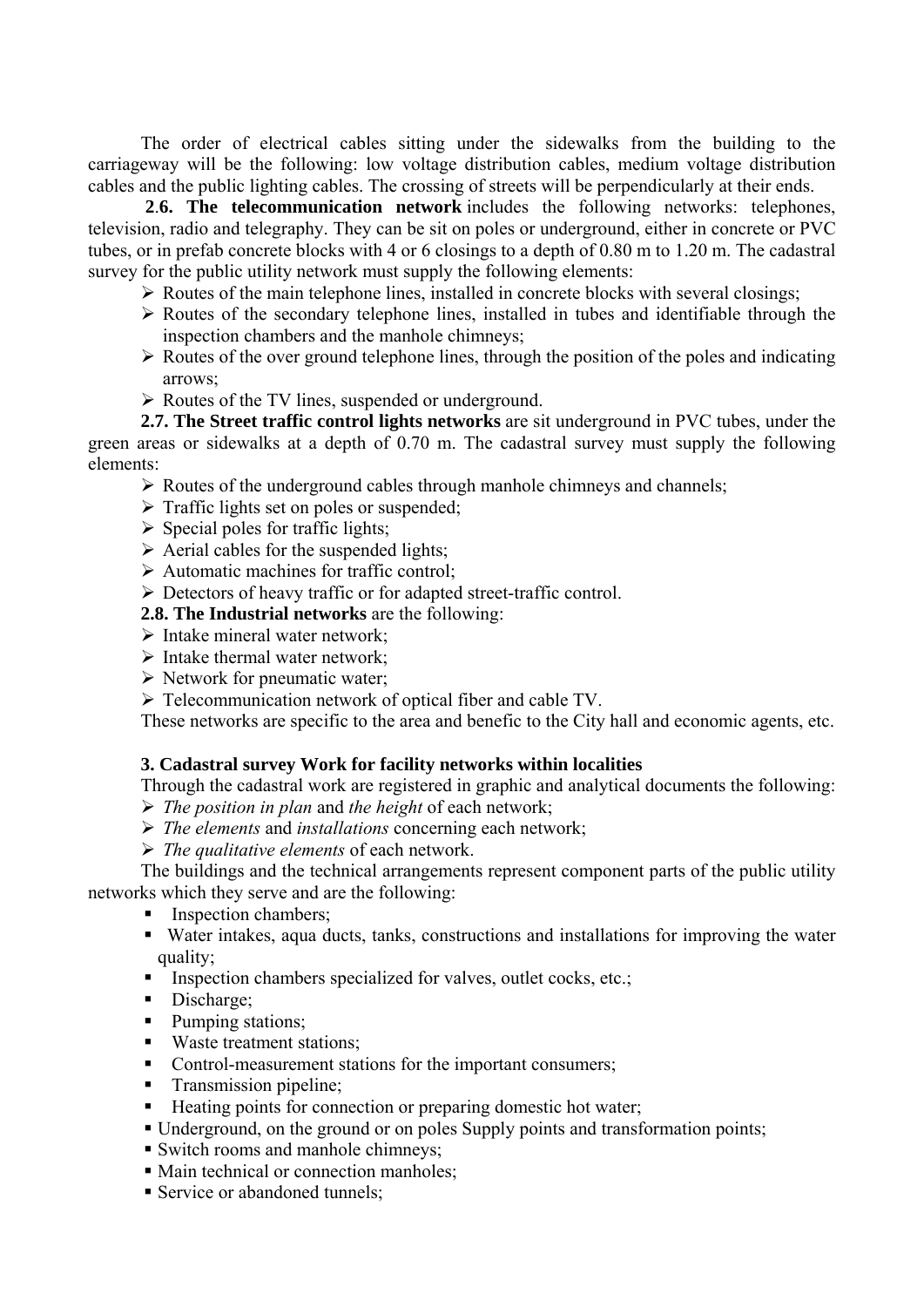- Road and pedestrian passageway and underground garages;
- Underground depots and hangars:
- Underground wash rooms, public toilets, bomb shelters;
- Technological halls and underground storehouses;
- Bridges, suspended road passageway, and rising scaffold bridges;
- Tram lines and railway tracks from the localities, depots, and garages;
- **Passenger ropeway and funiculars;**
- High voltage power lines;
- Garbage disposal-plant;
- Subways, represented by contour lines of the area which include all its components.

The cadastral survey of the facility networks can be performed before, during and after the implementation of the general cadastral survey within the localities, to its making take part both the surveys and the references to scale 1:500 or 1:1.000 as well as any document that has been at the base of the designing, marking and building of the network, and possible modifications. The survey methods are the specific ones.

A special problem is the *cadastral survey marking* in the field of the facility networks, with marks specific to the type of network regarding the point, the sewer and the distances between the previous and the following sewer, etc. Along the streets, the positions of the sewage, water, electrical, and telephone networks must be marked.

Following the measurements and the calculations the following are obtained:

- Elements for cross section and longitudinal profile wording:
- Inventory with the coordinates of the points that belong to the facility network, the centers of the manhole lids or of the manhole chimneys, of the additional facility arrangements, air holes, connections, etc.;
- Surveys of the street manholes;
- Sketches of the facility network sections;
- Traffic Lane, standard and sole charts.

### **4. The Content of the complete documentation**

**4.1. The Detailed Technical Facility Plan** represents the part elaborated at the scale 1:500 or 1:1000, on map-drawing and standardized sections on undistorted material. The wording includes all the facility networks with the following elements:

- Points from the survey and support network;
- **EXECUTE:** Limits and axis of traffic lanes, markets, alleys, properties, forbidden areas, water, green areas, industrial areas;
- The main subscribers of the networks (housing, social–cultural buildings, institutions, stores, food stores);
- Inscriptions such as traffic lanes, postal numbers, public space names, parks, gardens, sport grounds, pleasure grounds, swimming pools, subway stations, art works, servitude, industrial areas, forbidden areas, water etc.

*The elements* of the technical facility plan are rendered by conventional signs and are the following:

- Manhole lids written as a fraction (lid elevation/ foundation elevation);
- Electric network poles, benchmarks for the underground routes, voltage, number of cables;
- Routes of the facility networks with all the utilities, connections, branching to the subscribers (sewers, hydrants, valves, water meters, fountains, drinking fountains);
- Additional facility buildings and arrangements put at scale or conventional schedules which are small, inscriptions associated to the facility networks (pipe diameters, number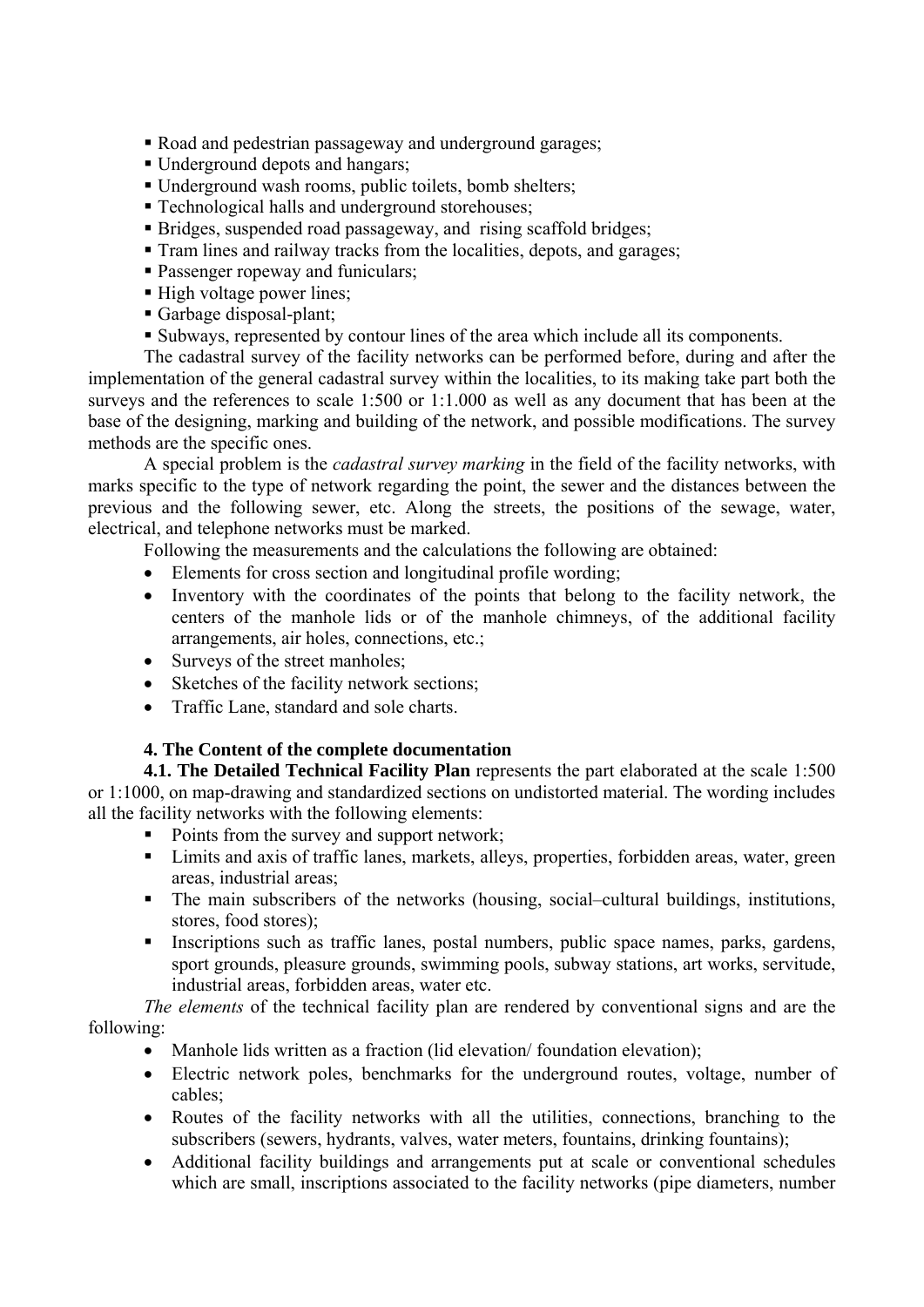of cables sitting altogether, construction materials, pressures, voltages, elevations, etc.), all under a figure or symbol shapes.

**4.2. The theme plan** is identical with the one specialized on one or several common networks. Practically, it is derived from the complete technical facility plan and has the advantage that depending on the beneficiary's request it can be worked on supports lacking useless details.

**4.3. The longitudinal profile** is drawn up only for the sewage and water supply network having the length scale equal with the plan scale, and the height of the scales is chosen dependant on the specific grades, different for each area and with the following elements:

¾ *For the sewage network*:

- Serial number for the manholes in agreement with those from the traffic lane chart;
- Partial Distances between manholes;
- Accumulated distances for the manholes;
- Elevations for lids, slab foundation, pipe entry and exits in the manholes;
- Diameters of sewage pipes at entry, exit and connections:
- Section of manholes;
- Construction materials of pipe, nature of the lid;
- Additional information (clogged, partially clogged, totally clogged, damages, etc.).
- $\triangleright$  *For the water supply:* 
	- Serial numbers of points from the profile and manholes;
	- Partial distances between points and manholes along the route of the pipe;
	- Accumulated distances in front of the same points;
	- Elevations to sewer lids and slab foundations;
	- Elevations on pipes in manholes;
	- **Pipe diameters and materials from which they are made;**
	- Sections through manholes.



Figure 1. Longitudinal Profile for sewage

**4.4. The Cross sections** are drawn up at two scales, one for the length (1:100) and the other for the height (1:10 or 1:50). The cross sections must be grouped for each traffic lane and contain the following:

- Points that define the ends of the profiles;
- Symbols of the facility networks marked in the profile;
- Partial distances between networks:
- Accumulated distances from the left end of each network;
- Elevations of sewage and water supply networks obtained through measurements for lids, slab foundation on pipe and at connections;
- Sitting depth for the rest of the technical networks obtained through detections with proper apparatus or from information of the managing agencies;
- Miscellaneous (data of putting into service, their status, information on failure, etc.).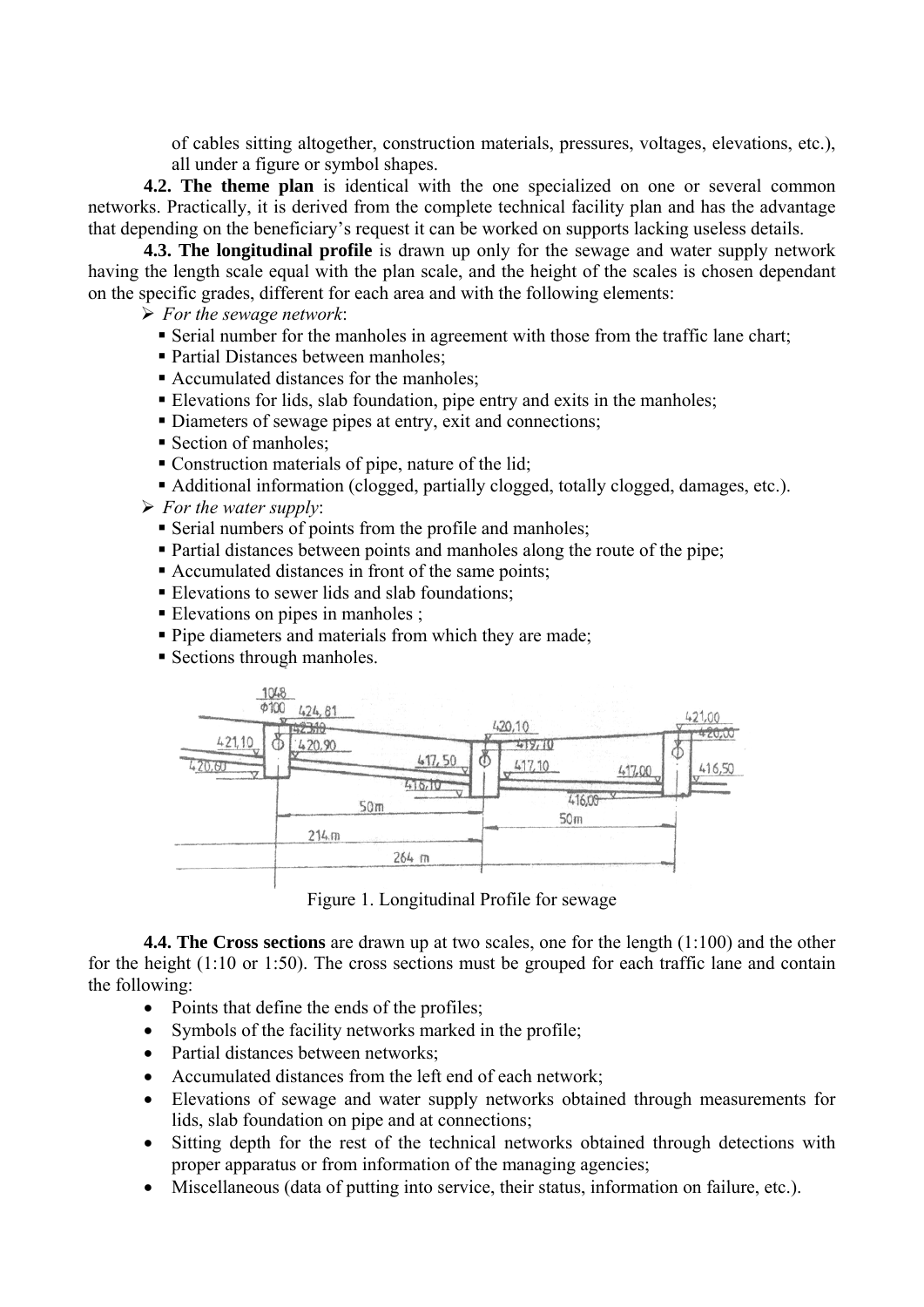

Figure 2. Cross section for sewage

**4.5. Sole schedule** contains the constructive elements for the networks.

**4.6. Standard schedule** contains the sitting details.

**4.7. Miscellaneous documents** used for the drawing up of the project:

- $\triangleright$  Old topographic and cadastral plans;
- $\triangleright$  Plans taken from the network owners with annotations resulted from the analysis of the land;
- ¾ Sketches, sections, and schedules drawn up for stations, reference points, profiles, etc.

**4.8. Sewer surveys,** manhole surveys and other additional construction survey drawn at convenient scales, established in agreement with the beneficiary and dependant on their content.

**4.9. Sections schedule,** on types of networks, are drawn up within the traffic lane schedule, at a convenient scale for presenting a whole view on that network section.

**4.10. Traffic lane schedule** contains data referring both to the lane as well as data referring to each type of network:

¾ *Referring to traffic lane:*

- Identifying date of the lane: schedule number, code and lane type, lane name, roof sections, etc.;
- Lane schedule: axis, number and position of the cross sections, axis and names of lanes that are intersected;
- Constructive elements: length, width of carriageway for lane and sidewalk, nature of the covering.

¾ *Referring to facility networks:*

- The Enterprise (name, address, telephone, fax);
- Network schedule: routes of the pipes divided on sections, main subscribers, postal codes, additional buildings/constructions;
- Additional constructions and installations: type, coordinates in plan, elevations (for lids, pipes and slab foundation), numbers/codes of standard and sole schedules where they are detailed;
- Pipes: the section and its length, type of the pipes (transport, services), nominal width, sitting modality.

## **5. Data Banks in the Cadastral survey of the Facility networks**

### **5.1. General**

**The Informative system** of the cadastral survey of the facility networks considers the following *objectives:*

 $\triangleright$  The Development of informative products in the field of facility networks and the insertion in the current activity of the users;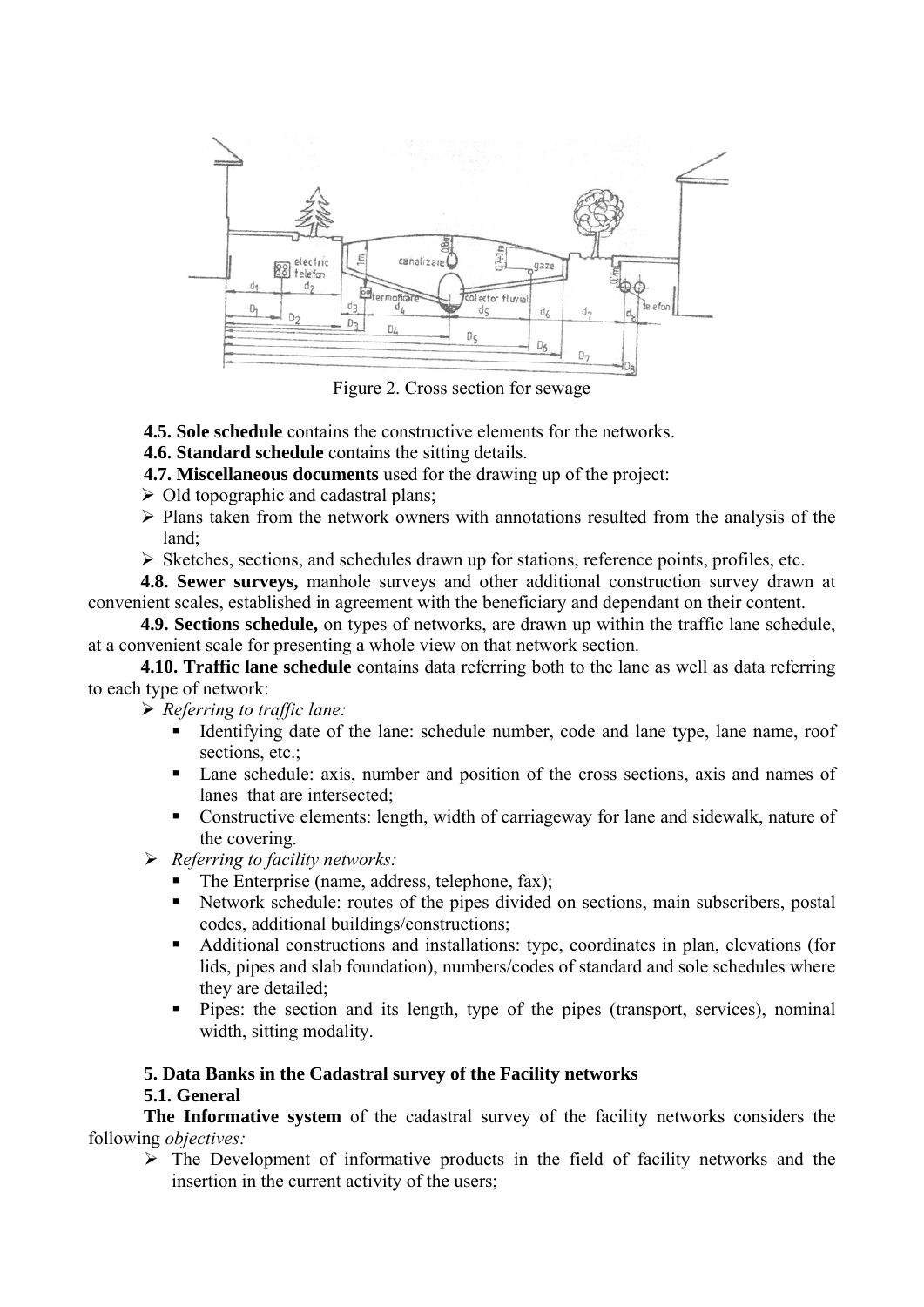$\triangleright$  The Development of new technology concerning the acquisition and analysis of the topographical-cadastral data.

The informative system of the cadastral survey of the facility networks as base, contains the data supplied by the general cadastral survey of the locality.

**Data bank** of the cadastral survey of the facility networks represents an informative system at locality, county and country level allowing the acquisition, update and integration upon request of the data that constitute the activity object of the cadastral survey of the facility networks.

*The Object* of the data bank is the activity of updating the cadastral date of the facility networks as well as data concerning other activity sectors such as administration, environment, etc. Through given information, the data bank serves to the stability of self strategies of the institutions that support them, to the solving of some operative situations of the local administration as well as to drawing up general development strategies for localities.

*The Principles,* on which the developments of the data bank model relay within the cadastral survey of the facility networks, are the following:

- ¾ *The Main support* in creating such a bank is the *urban data base*;
- ¾ *The Architecture* they have is of GIS type which means considering the hardware, software and organized components;
- ¾ *The nature of the information* that it holds is *of graphic type*, providing thus the localization of the objects in space (spatial reference) and *of features type* (of defining), providing the qualitative and quantitative definition of the objects;
- ¾ The Data Bank represents a *system developed at the level of each agency*, the information being consulted by other institutions through different communication networks;
- ¾ *The connection to the general cadastral survey systems* and of real estate advertising.

*The Information* owned by the data banks is for:

- The network users for maintenance work, investments, development, quick interventions in case of damage, periodical revisions, repairing, etc.; the information are reliable, extensive and available in real time;
- The decision factors that analyze and know the site situation in view of adopting some strategies for locality development.

*The Functions* of the informative system used for the development of a data bank are the following:

- Data Loading;
- Data processing;
- Consulting, interrogating, viewing and editing the information;
- Data analysis;
- Data management and update;
- Maintenance of graphic and non-graphic data base.

The model of the informative system used by the data base implies the following:

- $\triangleright$  Standardization of the graphic and numeric information referring to networks;
- $\triangleright$  Development of classified lists based on network type;
- $\triangleright$  Design and Standardization of the data entries and exits;
- $\triangleright$  Drawing up algorithms in GIS context;
- $\triangleright$  Organizing the graphic data on layers in a tree-like hierarchy shape (basic topographic layer, traffic lane, lane section, section type like of specialized network, etc.).

#### **5.2. Development of data base of the cadastral survey for the facility networks**

 The data bank contains two structural components that follow the integration with the component of the general cadastral survey, the creation, maintenance and presentation of data and self information: